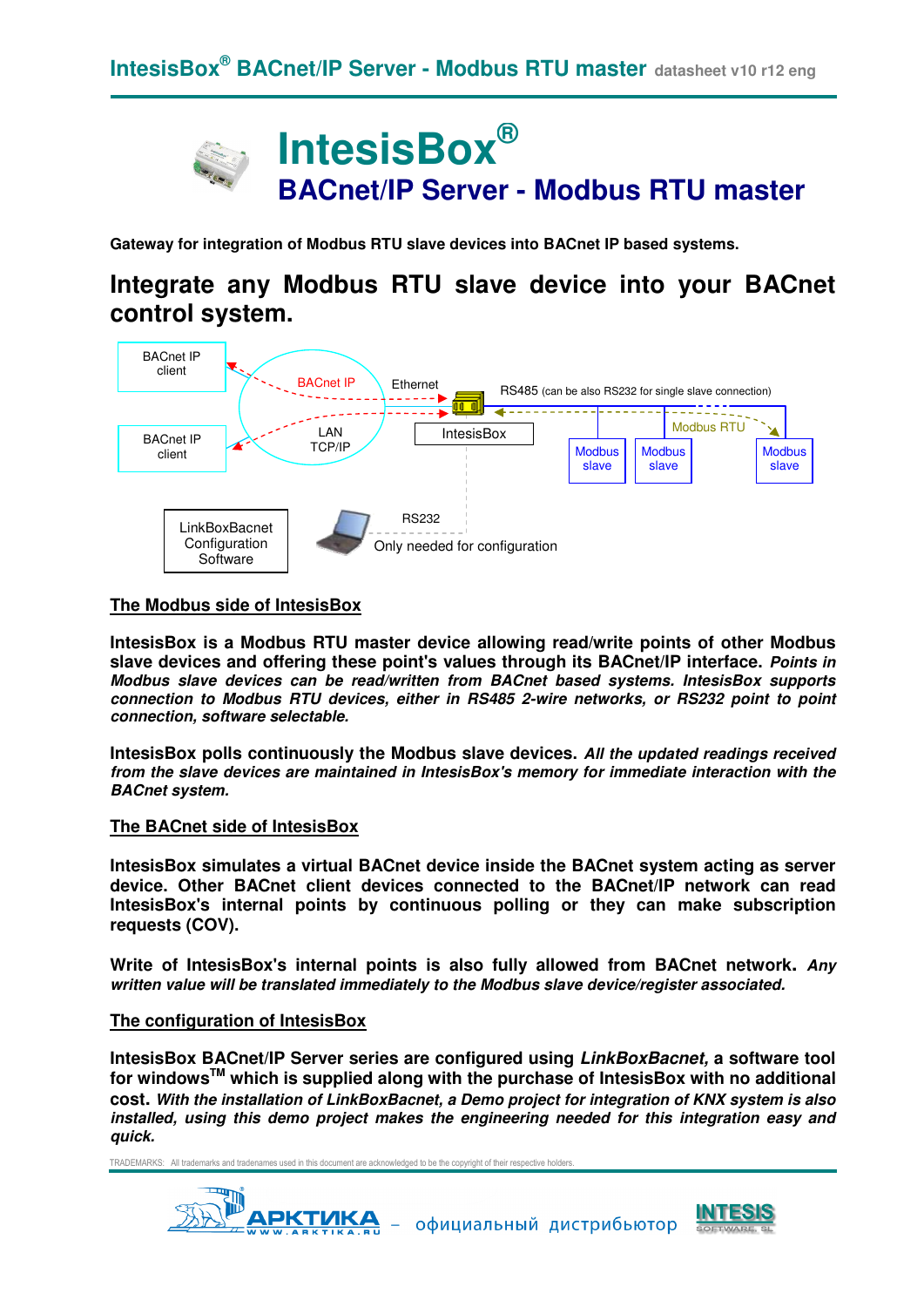## **IntesisBox capacity**

| Element                                         | Max.<br>(Basic<br>version) | Max.<br>(Extended<br>version) | <b>Notes</b>                                                                                                   |
|-------------------------------------------------|----------------------------|-------------------------------|----------------------------------------------------------------------------------------------------------------|
| Type of BACnet client devices<br>allowed        |                            |                               | Those supporting BACnet ASHRAE 135 -<br>2001 Annex J - BACnet/IP protocol,<br>commonly referred as BACnet/IP.  |
| Number of BACnet<br>subscription requests (COV) | 1000                       | 6000                          | Maximum number of BACnet subscriptions<br>(COV) requests allowed by IntesisBox.                                |
| Number of BACnet<br>subscribers                 | 8                          | 8                             | Maximum number of different BACnet<br>subscribers allowed by IntesisBox.                                       |
| Points                                          | 500                        | 3000                          | Maximum number of points that can be<br>defined into IntesisBox.                                               |
| Type of Modbus slave devices                    |                            |                               | Those supporting Modbus RTU protocol.<br>Communication over RS485 network (2-Wire)<br>or RS232 point to point. |
| Modbus slave devices                            | 254                        | 254                           | Maximum number of Modbus slave devices<br>allowed by IntesisBox.                                               |

There are two different models of IntesisBox® BACnet IP Server - Modbus RTU master with different capacity every one of them.

- Basic version with capacity of 500 points. Ref.: IBOX-BAC-MBRTU-A.
- Extended version with capacity of 3000 points. Ref.: IBOX-BAC-MBRTU-B.



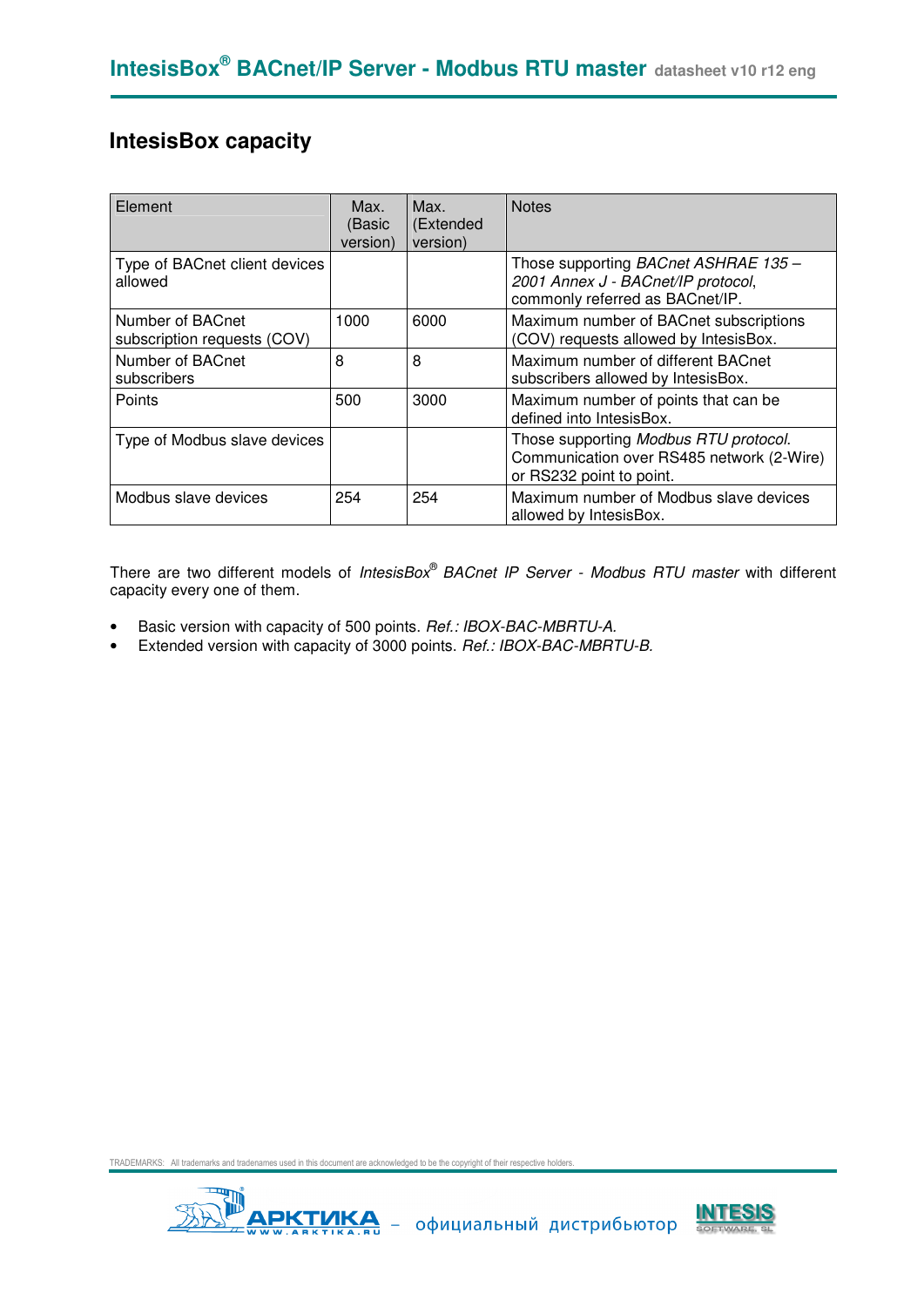# **Sample applications**

**Integration of any Modbus RTU slave device into BACnet/IP based control systems.** 







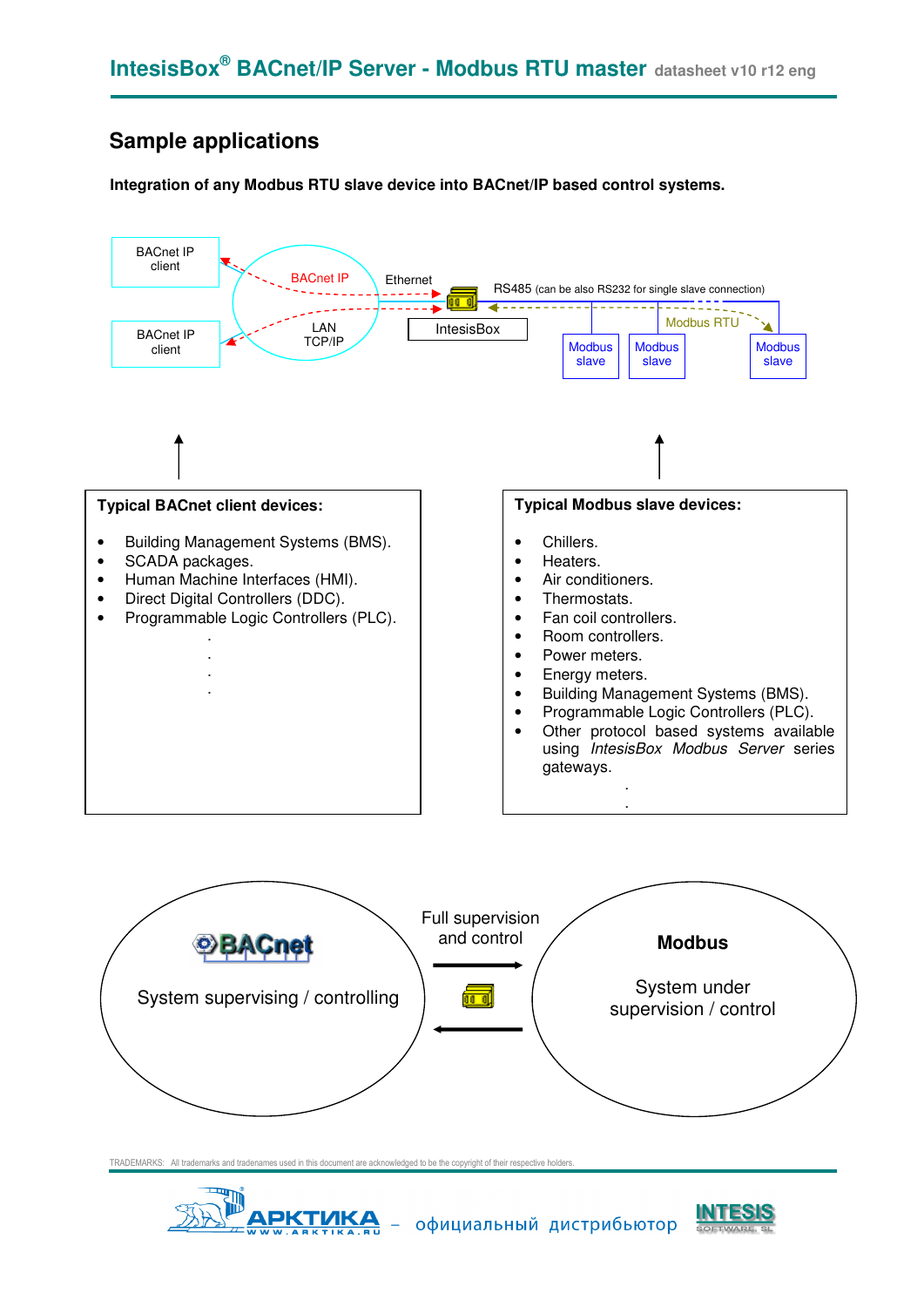# **Typical applications**

**Integration of Electricity Meters with Modbus RTU slave port on RS485 into BACnet/IP control systems.** 





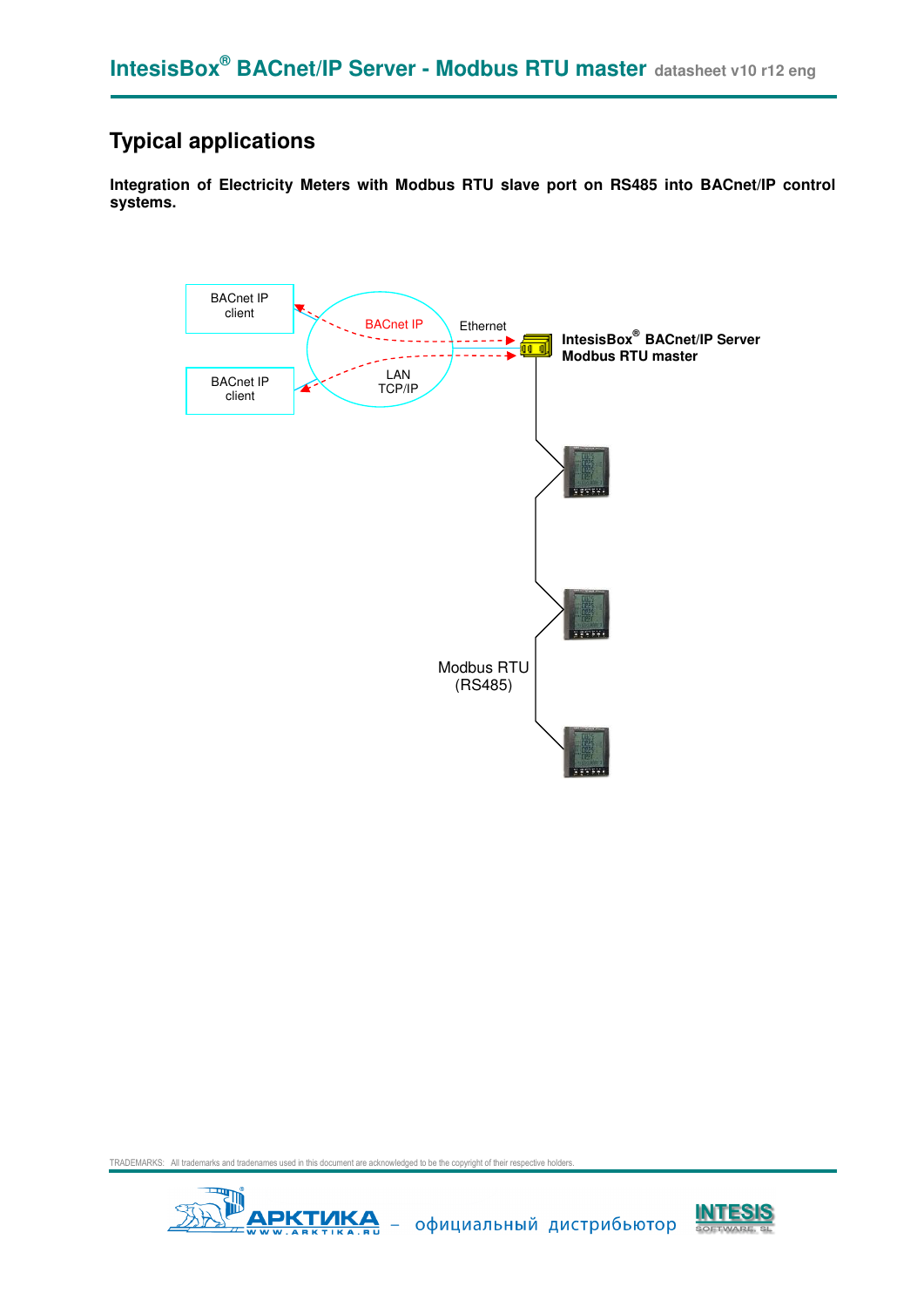## **Modbus interface of IntesisBox**

| <b>Modbus interface</b>             |                                                                                                                          |
|-------------------------------------|--------------------------------------------------------------------------------------------------------------------------|
| Device type                         | Master.                                                                                                                  |
| Modbus modes<br>supported           | RTU RS232 or RS485.                                                                                                      |
| Interactivity with<br>Modbus system | Read: Continuous polling of Modbus devices and points defined. Updated<br>$\bullet$<br>values are available from BACnet. |
|                                     | Polling Timeout and Inter-frame Timeout can be configured for the Modbus interface.                                      |
|                                     | Write: Whenever a point's value is changed from BACnet system, the new                                                   |
|                                     | value received is written into the Modbus device/register associated.                                                    |
| Modbus function                     | For every point, one of the following Modbus function codes can be used:                                                 |
| codes supported                     | 1- Read coils.<br>$\bullet$                                                                                              |
|                                     | 2- Read discrete inputs.<br>٠                                                                                            |
|                                     | 3- Read holding registers.<br>٠                                                                                          |
|                                     | 4- Read input registers.<br>٠                                                                                            |
|                                     | 5- Write single coil.<br>٠                                                                                               |
|                                     | 6- Write single register.<br>٠                                                                                           |
|                                     | 15- Write multiple coils.<br>٠                                                                                           |
|                                     | 16- Write multiple registers.<br>٠                                                                                       |
| Modbus data coding                  | For every point, one of the following Modbus data coding formats can be used:                                            |
| formats supported                   | Generic:                                                                                                                 |
|                                     | 1 bit.<br>$\bullet$                                                                                                      |
|                                     | 16 bits unsigned.                                                                                                        |
|                                     | 16 bits signed.<br>٠                                                                                                     |
|                                     | 16 bits signed (two's complement).<br>٠                                                                                  |
|                                     | 32 bits unsigned.<br>٠                                                                                                   |
|                                     | 32 bits signed.<br>٠                                                                                                     |
|                                     | 32 bits signed (two's complement).<br>٠                                                                                  |
|                                     | 32 bits IEEE.<br>$\bullet$                                                                                               |
|                                     | 32 bits IEEE inverted.<br>$\bullet$                                                                                      |
|                                     | Device Specific:                                                                                                         |
|                                     | Bit coded into 16 bits register.<br>٠                                                                                    |
|                                     | 32 bits IEEE CIAT.<br>$\bullet$                                                                                          |
|                                     | 32 bits Mod10K unsigned.<br>٠                                                                                            |
|                                     | 48 bits Mod10K unsigned.<br>٠                                                                                            |
|                                     | 64 bits Mod10K unsigned.<br>٠                                                                                            |
|                                     | 32 bits Mod10K signed.<br>$\bullet$                                                                                      |
|                                     | 48 bits Mod10K signed.<br>$\bullet$                                                                                      |
|                                     | 64 bits Mod10K signed.<br>$\bullet$                                                                                      |
|                                     | 32 bits Mod1k ION.<br>$\bullet$                                                                                          |
|                                     | 32 bits ION signed.<br>$\bullet$                                                                                         |
|                                     | 32 bits Invertomatic.                                                                                                    |
| Configuration                       | See configuration parameters below.                                                                                      |
| capabilities                        |                                                                                                                          |



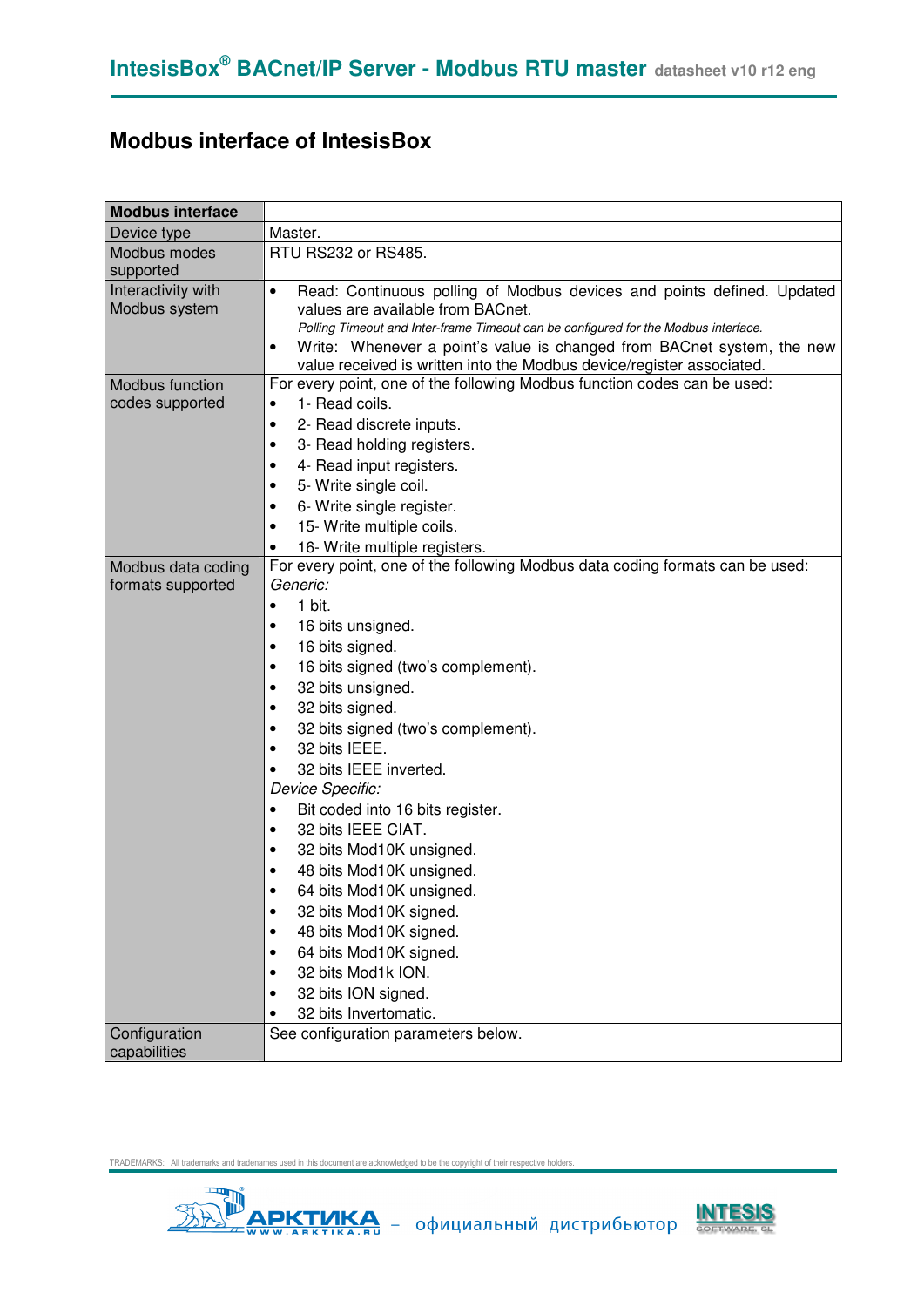## **BACnet interface of IntesisBox**

| <b>BACnet interface</b>                    |                                                                     |
|--------------------------------------------|---------------------------------------------------------------------|
| Device type                                | Server                                                              |
| <b>BACnet protocols</b><br>supported       | BACnet ASHRAE 135 - 2001 Annex J - BACnet/IP protocol               |
| Interactivity with<br><b>BACnet system</b> | Point's Read/Write allowed.<br>Subscription requests (COV) allowed. |
| Configuration<br>capabilities              | See configuration parameters below.                                 |

### **Specifications**

BACnet Conformance Class Supported: Class 3 BACnet Standard Application Services Supported:

|                            | Initiate<br>Requests | Executes<br>Requests |
|----------------------------|----------------------|----------------------|
| ConfirmedCOVNotification   | x                    |                      |
| Subscribe COV              |                      | х                    |
| UnconfirmedCOVNotification | х                    |                      |
| ReadProperty               |                      | х                    |
| ReadPropertyMultiple       |                      | X                    |
| <b>WriteProperty</b>       |                      | X                    |
| WritePropertyMultiple      |                      | X                    |
| ReinitializeDevice         |                      | X                    |
| TimeSynchronisation        |                      | X                    |
| WhoHas                     |                      | x                    |
| I-Have                     | х                    |                      |
| Who-Is                     |                      | X                    |
| I-Am                       | х                    |                      |

Data Link Layer Option: BACnet IP, (Annex J)

No Segmented Requests/Responses Supported

### BACnet Standard Object Types Supported

| Object Type              | Property             | Description                                      |
|--------------------------|----------------------|--------------------------------------------------|
| Analog Input             | <b>Present Value</b> | Analog signal, i.e. Ambient temperature.         |
| Analog Output            | <b>Present Value</b> | Analog signal.                                   |
| Analog Value             | <b>Present Value</b> | Analog signal, i.e. Temperature set point value. |
| <b>Binary Input</b>      | <b>Present Value</b> | Digital signal, i.e. ON/OFF status.              |
| <b>Binary Output</b>     | <b>Present Value</b> | Digital signal, i.e. ON/OFF command.             |
| <b>Binary Value</b>      | <b>Present Value</b> | Digital signal, i.e. ON/OFF status/command.      |
| Multistate Input         | <b>Present Value</b> | Multistate signal, i.e. Working mode status.     |
| <b>Multistate Output</b> | <b>Present Value</b> | Multistate signal.                               |
| <b>Multistate Value</b>  | <b>Present Value</b> | Multistate signal, i.e. Working mode command.    |



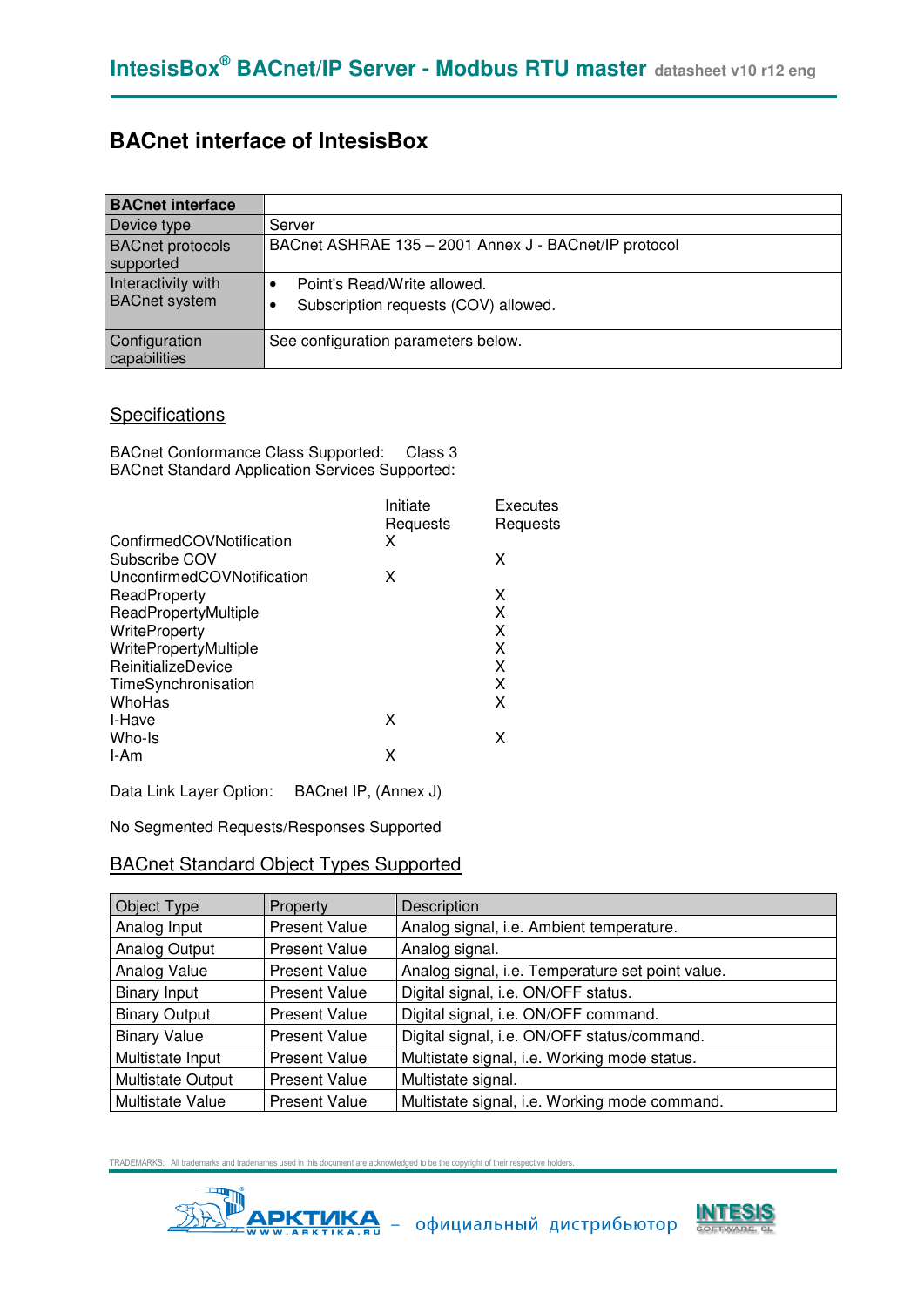# **Configuration tool**

| LinkBoxBacnet | Visual engineering tool, easy of use, for gateway's configuration and<br>$\bullet$<br>supervision compatible with Microsoft Windows operating systems, supplied<br>with the gateway free of charge.<br>Multi-window tool allowing to supervise simultaneously the communication<br>activity with both protocols (systems), real time values for all the signals<br>allowing to modify any value (very useful for test purposes), console window<br>showing debug and operation status messages, and configuration windows to<br>configure all the gateway's parameters and signals.<br>Signals configuration in plain text files (tab separated) for easy and quick<br>configuration using Microsoft Excel (very useful in projects with a lot of points).<br>Allows configuring the gateway's parameters and signals while in off-line (not<br>$\bullet$<br>connected to the gateway).<br>Connection to the gateway for download the configuration and supervision by<br>using serial COM port of the PC (serial cable supplied with the gateway).<br>Allows configuring all the external protocols available for IntesisBox <sup>®</sup> BACnet<br>IP Server series.<br>Upgrades for this software tool available free of charge whenever a new<br>protocol is added to the IntesisBox® BACnet IP Server series.<br>Multi-project tool allowing having in the engineer's PC the configuration for all<br>$\bullet$<br>the sites with different IntesisBox <sup>®</sup> BACnet IP Server series gateways.<br>Multi-language tool, all the language-dependent strings are in a plain text file<br>(tab separated) for easy modification or addition of new languages.<br>A list of system commands is available to send to the gateway for debugging |
|---------------|------------------------------------------------------------------------------------------------------------------------------------------------------------------------------------------------------------------------------------------------------------------------------------------------------------------------------------------------------------------------------------------------------------------------------------------------------------------------------------------------------------------------------------------------------------------------------------------------------------------------------------------------------------------------------------------------------------------------------------------------------------------------------------------------------------------------------------------------------------------------------------------------------------------------------------------------------------------------------------------------------------------------------------------------------------------------------------------------------------------------------------------------------------------------------------------------------------------------------------------------------------------------------------------------------------------------------------------------------------------------------------------------------------------------------------------------------------------------------------------------------------------------------------------------------------------------------------------------------------------------------------------------------------------------------------------------------------------------------------------------------|
|               | and adjust purposes (Reset, Date/time consultation/adjust, Firmware version<br>request).                                                                                                                                                                                                                                                                                                                                                                                                                                                                                                                                                                                                                                                                                                                                                                                                                                                                                                                                                                                                                                                                                                                                                                                                                                                                                                                                                                                                                                                                                                                                                                                                                                                             |



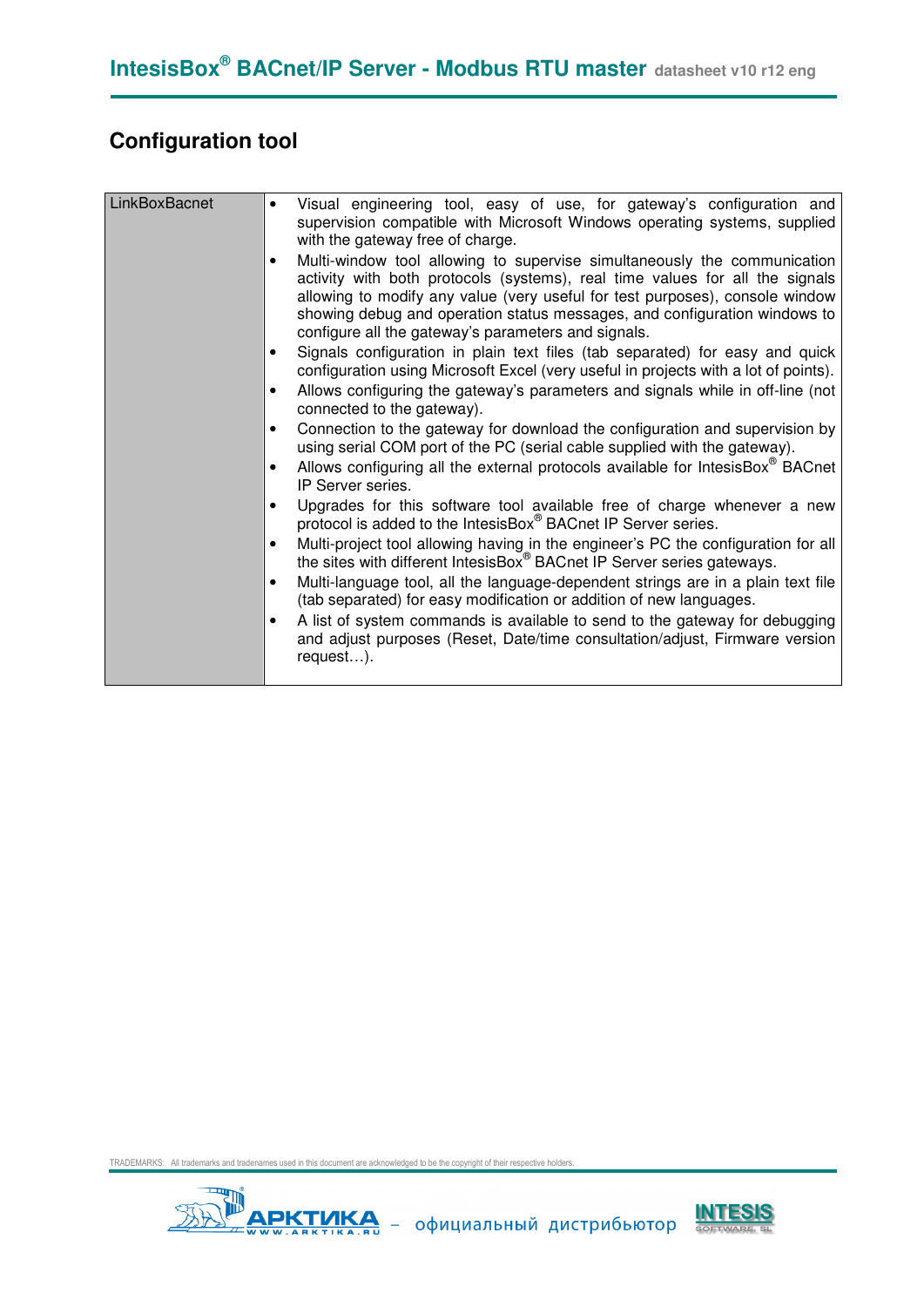### **Mechanical & Electrical characteristics**



| Enclosure             | Plastic, type PC (UL 94 V-0). Dimensions: 107mm x 105mm x 58mm. |
|-----------------------|-----------------------------------------------------------------|
| Color                 | Light Grey. RAL 7035.                                           |
| Power                 | 9 to 30Vdc +/-10% 1.4W.                                         |
|                       | 24Vac +/-10% 1.4VA.                                             |
|                       | Plug-in terminal bloc for power connection (2 poles).           |
| Mounting              | Surface.                                                        |
|                       | Wall.                                                           |
|                       | DIN rail EN60715 TH35.                                          |
| Modbus RTU ports      | 1 x RS485. Plug-in screw terminal block (2 poles).              |
|                       | 1 x RS232. DB9 male connector (DTE).                            |
| <b>BACnet IP port</b> | 1 x Ethernet 10BT RJ45.                                         |
| <b>LED</b> indicators | 1 x Power.                                                      |
|                       | 2 x Modbus port activity (Tx, Rx).                              |
|                       | 2 x Ethernet port (LNK, ACT).                                   |
| Console port          | RS232. DB9 female connector (DCE).                              |
| Configuration         | Via console port. <sup>1</sup>                                  |
| Firmware              | Allows upgrades via console port.                               |
| Operational           | -40 °C to +70 °C                                                |
| temperature           |                                                                 |
| Operational humidity  | 5% to 95%, non condensing                                       |
| Protection            | IP20 (IEC60529).                                                |
| RoHS conformity       | Compliant with RoHS directive (2002/95/CE).                     |

1 Standard cable DB9male-DB9female 1,8 meters long is supplied with the device for connection to a PC COM port for<br>configuring and monitoring the device. The configuration software, compatible with Windows® operating systems supplied.